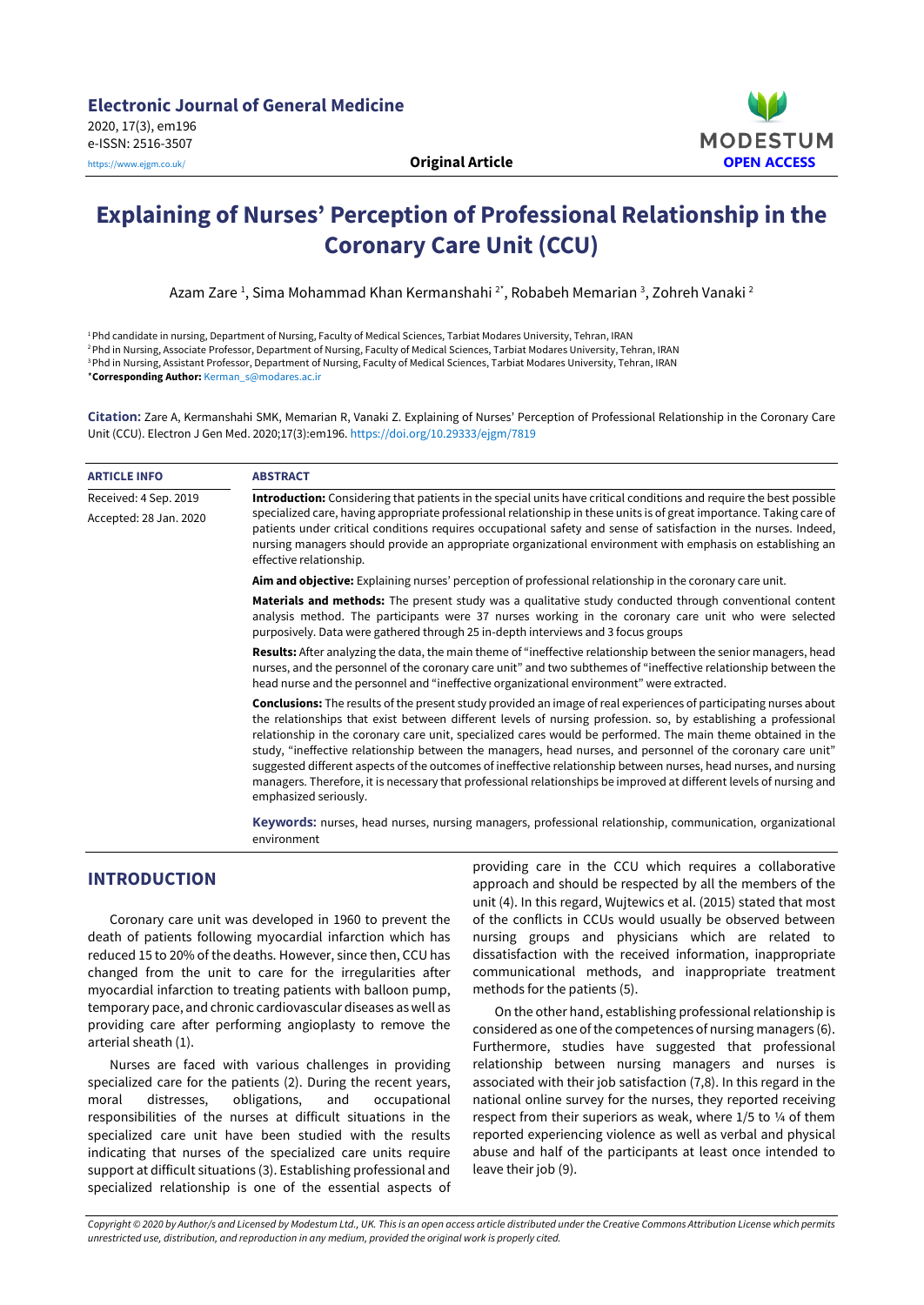Considering that over the last decade, improving the quality and safety has become one of the priorities of hospitals all around the world, professional relationship between the members of the care team is one of the important and reliable indices for patient care (10), and it potentially would affect patient's safety (11). The study of Rabøl et al (2011) showed that the reason for more than half of the incidences is rooted in inappropriate verbal communication between the personnel (12). Also, the evidence and studies have suggested that promoting relationships and cooperation in CCUs would improve the quality of care, safety, and positive outcomes in the patients (10).

Unprofessional relationships in the CCU have led to various challenges including role conflict and lack of team work, lack of cooperation between nurses (13), willingness to change their working unit (14), unwillingness to perform team work, dissatisfaction (15), occupational burnout, and decreased safety of the patient (16).

What matters in CCUs is establishing professional and specialized relationship. Indeed, relationship is the heart of high-quality care. Considering that patients are under critical conditions in the CCU and require immediate specialized cares, it must be realized that taking care of the patients in critical conditions requires occupational safety and satisfaction of the personnel. The role of the nursing managers is to provide a healthy work atmosphere and create a team collaboration environment through coordinating the team members with emphasis on establishing a professional and specialized relationship. Furthermore, by establishing a professional and specialized relationship with the patients and their families, the nurses could improve the quality of care and reduce the rate of re-hospitalization of the patients, while also decreasing the patients' anxiety.

Recently, CCUs have changed into combined units; these units house CCU and cardiology, CCU and daily procedures unit, and other derivatives of the CCUs. Important factors including advancements in the medical treatments such as angioplasty, defibrillator insertion, and new valve interventions for the elderly as well as shortened duration of patients' hospitalization have contributed to these changes. All of these matters have created new stressors for the nursing personnel of CCUs who should provide specialized cares (17). So, to provide specialized care for critically ill patients, the nurses of the CCU would face various challenges at the workplace. One of the current challenges in the Iranian hospitals is shortage of nursing staff for providing care for the cardiovascular patients. According to the standards, the ratio of nurses to patients in CCUs of England is atleast one nurse for every two patients; in America it is 1.29 nurses for every 3.8 patients (18). However, in the CCUs of Iran, the unit's nurse is in charge of 3-4 cardiovascular patients; in some cases, despite the presence of an intubated patient or a patient with critical condition, no changes have been made in the number of the nursing personnel of the working shift.

On the other hand, providing a safe environment would cause mental and physical comfort for the nurses and would facilitate communication skills and create the basis for professional and specialized relationships (19). The study of Vermeir et al (2018) revealed a significant association between relationships and nurses' job satisfaction plus less willingness to transfer and occupation burnout (20). So, healthy work environments would enable the nurses to reinforce the desirable outcomes of the patients and improve professional

achievement. In these environments, positive relationships would be formed and the needs and cooperation of all the members would be respected. So, the situation of the nurses' workplace has the maximal impact on the quality and quantity of the relationships (21). In Iran, due to the heavy workload and shortage in nursing staff, the nursing managers of CCUs would not pay enough attention to providing a healthy workplace and increasing nurses' motivation, and there have been even reports about neglecting the nurses.

Pross (2010) in their study stated that creating a healthy workplace requires strong nursing leadership at organizational levels especially in the fields of care and levels of units (22).

Therefore, it is expected from the nursing managers to provide a positive workplace for the nurses and fulfill their job satisfaction and to achieve professional improvement. They should empower the personnel and consequently, increase their commitment for improving the quality of care provided for the patients (23).

The basis for an effective relationship between the manger and the staff is trust; however, recently, a report suggested that nurses had different feelings toward the nature of trust or felt lack of trust in the relationships. This would lead to weak relationships and potential failure in effective team relationships (24).

Note that effective relationships could prevent the conflicts in interpersonal relationships, centralization of the decisionmaking processes, and distortion of the information flow (25). Indeed, mutual cooperation based on trust and respect is a must.

If the managers would interact with the personnel and improve their valuable feelings and support the team to achieve success, their personnel would help each other in providing care and a positive attitude would be created toward the organization, eventually making them more productive (26).

The relationship between the members of the health team has an essential role; a study showed that when the relationship between the team members is weak, it would threaten the patient's care and could cause irreparable complications (27). In other words, effective relationship and team work could improve the patient's care and safety, while weak relationship would cause negative outcomes and discontinued cares (28).

Studies have suggested that unprofessional relationship at all hierarchical levels of nursing, both horizontally and vertically, has extended from the nurses who are directly in charge of taking care of the patients to the nursing managers who supervise the nursing personnel and manage the nursing units (29,30). Also, nurse-to-nurse aggressive behavior could be observed at all professional levels (31).

Unfortunately, weak relationship and team work have been observed as evidence in CCUs indicating inconsistency in collaboration with each other (13).

Considering these points, evaluation of the challenges ahead of professional relationship in the care team is necessary. The controversies that exist in CCUs are a complicated issue, since the involvements would mostly occur in the CCU and they are inevitable which could cause positive changes, innovations, and advancements. However, the existing conflicts in the specialized units have negative effects on the patients, the integrity of the team, which could lead to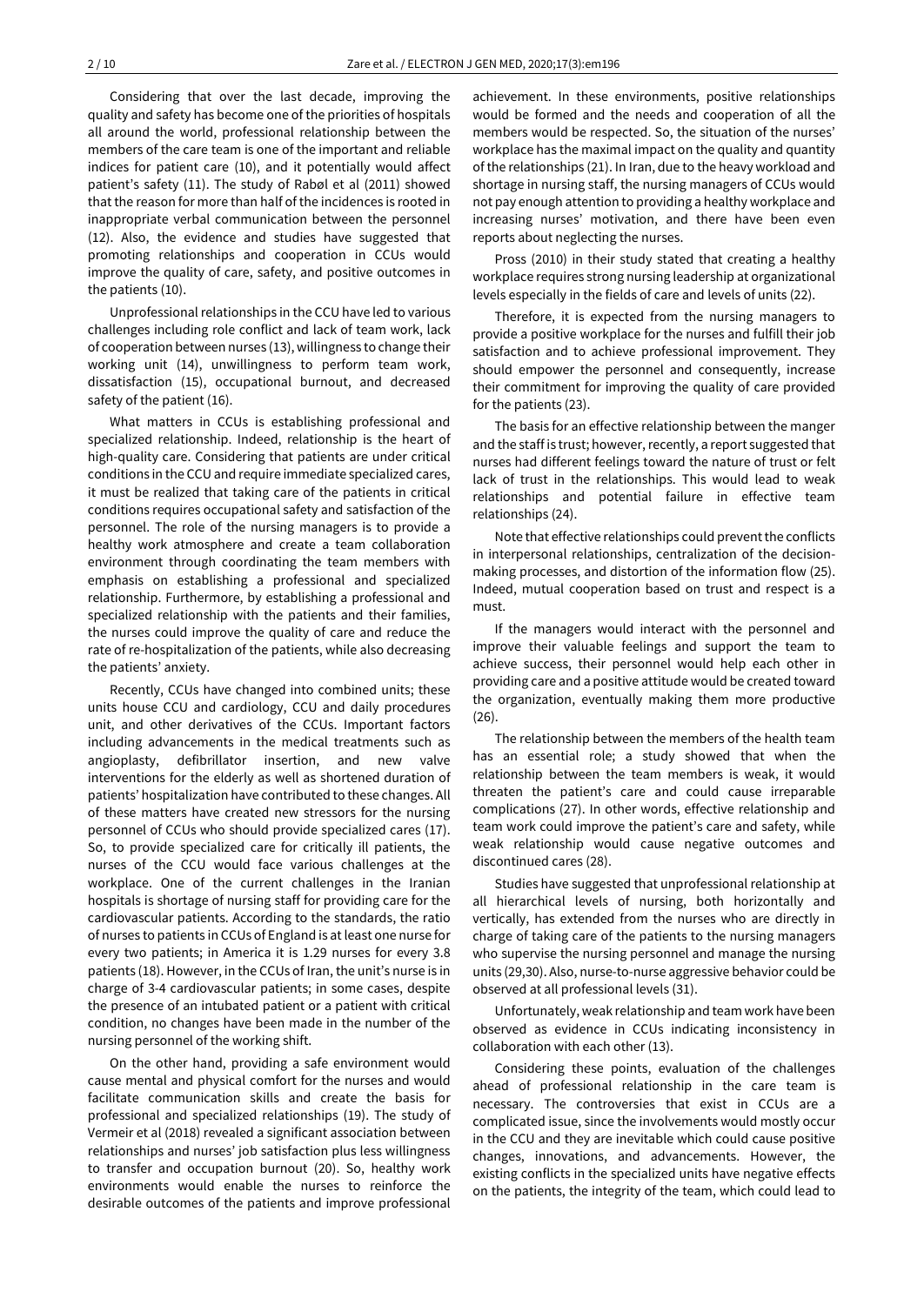occupational burnout. So, the skills of establishing effective relationships and conflict management are necessary for the nurses CCUs (16). Considering the functional role of the nurses in these units, professional relationships have a significant position in providing nursing cares for patients. Further, effective relationships not only could decrease preventable outcomes, but could also improve the satisfaction of the nurses and physicians (32).

Note that studies have suggested that professional interactions of nursing managers could affect the sense of wellbeing of the nurses and providing a safe caring environment (15).

Evan (2010) also showed that it is necessary for nurses to extend their supportive relationships with their colleagues to create a sense of safety and belonging (33).

Over the recent years, studies have been conducted .on moral distress, obligations, and responsibilities of the nurses in CCUs; the results have revealed that nurses would need support because of working in difficult conditions (3).

Some studies have investigated the nurses' perception of the barriers to establishing professional relationships and have suggested factors such as shortage in the nursing personnel, heavy workload, inadequate time for establishing relationships, low self-esteem of the nurses and nurses' poor economic conditions, difficult nursing responsibilities, and lack of welfare facilities (19,34).

Hence, nurses should be able to recognize the signs and symptoms as well as outcomes associated with behaviors. Nursing managers should also support the personnel who have been the victim of mistreatment and find solutions for preventing these types of misbehaviors (35). So, considering the importance of relationships in the CCU, the researcher has tried to conduct a study on nurses' perception of the relationships in CCUs. The findings would be helpful in improving human relationships specifically in the healthcare context.

### **MATERIALS AND METHODS**

In the present study, for understanding the perception of nurses and head nurses of the relationships in CCUs, qualitative content analysis with conventional approach was used, as the nature-oriented paradigm and qualitative method would observe the reality based on the background and would accept the multiplicity of the reality and various structures of a phenomenon. Thus, it is more beneficial for studying the fields that have remained understudied.

#### **Sampling of the Participants**

Head nurses, supervisors, and nurses who had the experience of working in CCUs were Invited to participate in this study. The sampling was conducted using purposive method. The inclusion criteria were having an experience of inappropriate interpersonal interactions and willingness to express the experiences in a way that could provide a reliable image of the studied phenomenon.

A total of 37 individuals participated in the study; before conducting the study, informed consent was obtained from them all, and the goals and the method of data collection were explained for them.

#### **Data Collection**

For gathering qualitative data, in-depth interviews and focus groups were used. Interviews were started with open questions about expressing the experiences of the methods of establishing relationships and interactions between the personnel and nursing managers. Then, they were asked to talk more deeply about the problems and issues related to the relationships by asking exploratory and deep questions such as 'please explain more, what does this mean and why'. The place and time for the interviews were the office of the nursing manager or the nurses' lounge for 30-40 minutes as selected upon the request of the participants. In the end, 25 interviews and 3 focused group discussions with 12 supervisors and 4 nursing personnel were conducted, recorded and typed "wordby-word."

#### **Data Analysis**

For data analysis, conventional content analysis was used in accordance with the steps suggested by Lundman and Graneheim. Content analysis is appropriate for analyzing the multifunctional, important and sensitive phenomena of nursing (36). Through qualitative content analysis for interpreting the content of the text data by systematic classification, the apparent and hidden themes of the text would be extracted.

According to this method, the following steps were taken respectively: after performing each interview, the recorded interviews were written and then typed verbatim. The entire text was read over and over to achieve a general understanding of its content. The meaning units were then extracted. Then, the units were coded and similar codes were merged. After this step, the primary similar codes were placed in more comprehensive categories and the main themes of the categories were determined at an abstract level. Indeed, attempts were made to achieve the greatest homogeneity in along with the maximum heterogeneity between the categories. The data obtained from each interview were the guide for the next interview; so, sampling was continued until data saturation, where from the 23rd interview afterwards, no new data or code were achieved. To be confident, 2 more interviews were conducted whereby no new data and codes were achieved.

## **Trustworthiness of Findings**

To confirm the accuracy and reliability of the qualitative data, scientific accuracy criteria of credibility, dependability, transferability and confirmability were used (37).

Credibility was approved by long-term involvement of the researcher with the study's subject and controlling the data as well as revision of the data by the participants; after coding each interview, the researcher returned the interview back to the participant to assure the accuracy of the codes and interpretations. Also, the codes that would not indicate the viewpoint of the participants would be modified. On the other hand, to achieve integration, various methods for data collection including interviews and focus groups were used and to respect the appropriateness of the samples, sampling was conducted with the highest diversity from the head nurses, supervisors, and nursing personnel of the unit with different working experiences at different sessions.

To achieve the confirmability, data were evaluated and approved by two experts who were familiar with qualitative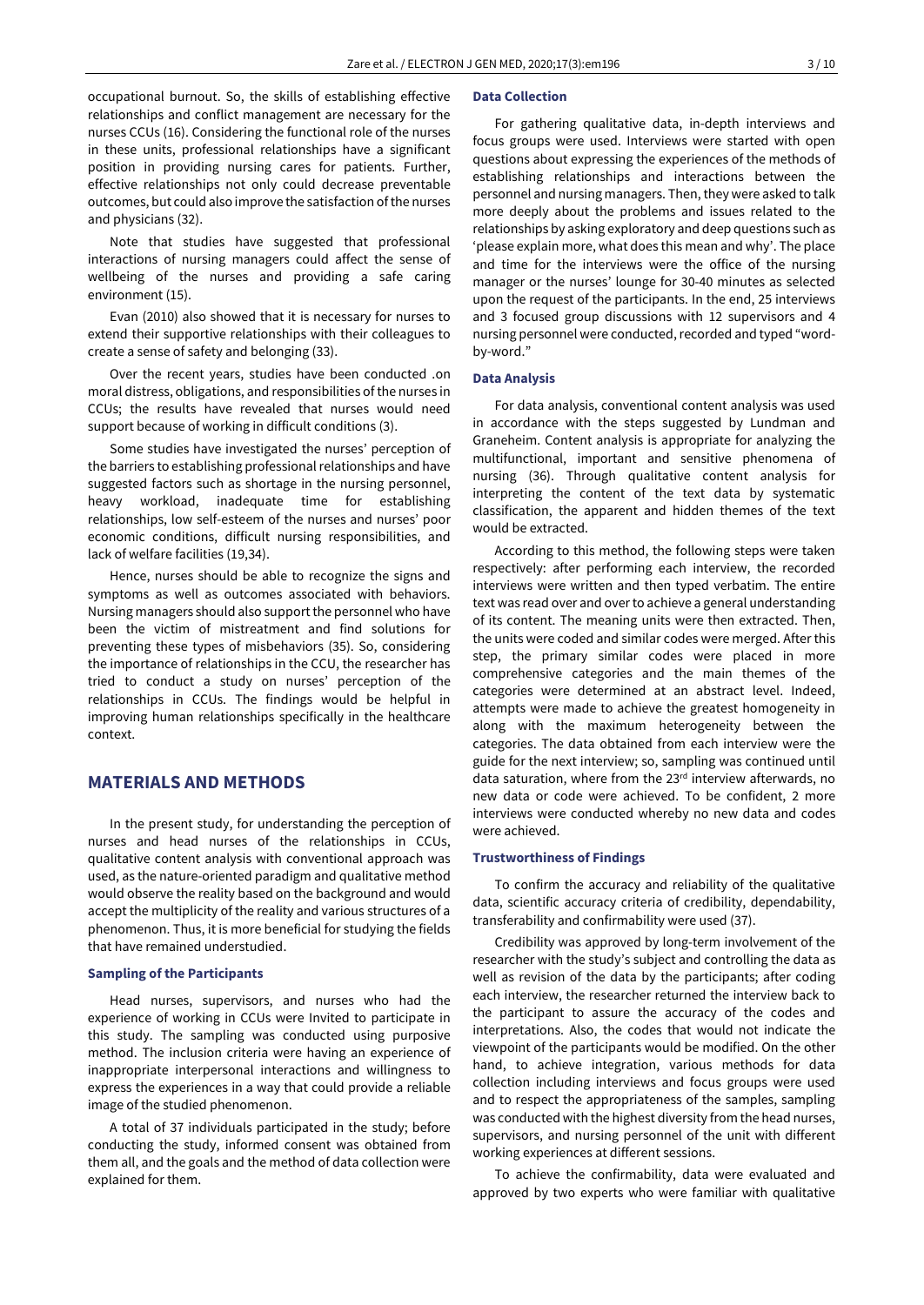#### **Table 1.** Formation of the final theme from subthemes

| <b>Primary categorization</b>                                                                         | <b>Secondary categorization</b>                                                   | <b>Theme</b>                                                                     | <b>Main theme</b>                                                                 |
|-------------------------------------------------------------------------------------------------------|-----------------------------------------------------------------------------------|----------------------------------------------------------------------------------|-----------------------------------------------------------------------------------|
| Personnel's disrespect toward the head nurse                                                          | Unprofessional relationship                                                       |                                                                                  |                                                                                   |
| Personnel's lack of cooperation with the head nurse for planning the unit's                           | between the head nurse and                                                        |                                                                                  |                                                                                   |
| schedule                                                                                              | the personnel                                                                     |                                                                                  |                                                                                   |
| Aggressive behavior of the head nurse in the unit                                                     |                                                                                   |                                                                                  |                                                                                   |
| The unfriendly behavior of the head nurse                                                             | Non-sympathetic behavior<br>of the head nurse toward<br>the personnel             | Ineffective<br>relationship<br>between the<br>head nurse<br>and the<br>personnel | Ineffective<br>relationship<br>between the<br>senior managers,<br>the head nurses |
| Repressive behavior of the head nurse                                                                 |                                                                                   |                                                                                  |                                                                                   |
| Passive behavior of the head nurse                                                                    |                                                                                   |                                                                                  |                                                                                   |
| Insufficient attention of the head nurse toward the personality of the personnel                      |                                                                                   |                                                                                  |                                                                                   |
| Inability of the head nurse for creating mutual understanding                                         |                                                                                   |                                                                                  |                                                                                   |
| Indecisiveness of the head nurse in handling the personnel                                            |                                                                                   |                                                                                  |                                                                                   |
| Insufficient trust of the head nurse in the personnel                                                 | Inappropriate interaction<br>between the head nurse and<br>the personnel          |                                                                                  |                                                                                   |
| Discriminating between the personnel                                                                  |                                                                                   |                                                                                  |                                                                                   |
| Lack of simultaneous attraction and repulsion power                                                   |                                                                                   |                                                                                  |                                                                                   |
| Head nurse's unreasonable judgments                                                                   |                                                                                   |                                                                                  | and the personnel                                                                 |
| Ineffective interaction between the manager/the head and the head nurse                               |                                                                                   |                                                                                  | of the coronary<br>care unit                                                      |
| Unprofessional relationship between the senior managers and the head nurses                           | Inappropriate interaction<br>between the senior<br>managers and the head<br>nurse |                                                                                  |                                                                                   |
| Inappropriate interaction between the supervisor and the head nurse                                   |                                                                                   |                                                                                  |                                                                                   |
| Head nurse's complaint of the unprofessional behavior of the matron in front of                       |                                                                                   |                                                                                  |                                                                                   |
| the personnel                                                                                         |                                                                                   | Ineffective                                                                      |                                                                                   |
| Lack of support for the head nurse by the senior managers                                             | the nursing manager toward<br>the head nurse                                      | organizational<br>environment                                                    |                                                                                   |
| Matron's negligence toward the head nurse regarding the problems of shortage Unsupportive behavior of |                                                                                   |                                                                                  |                                                                                   |
| in human resources                                                                                    |                                                                                   |                                                                                  |                                                                                   |
| Unnecessary intervention of the nursing office in the personnel's schedule                            |                                                                                   |                                                                                  |                                                                                   |
| Lack of perceived support for the head nurse by the matron                                            |                                                                                   |                                                                                  |                                                                                   |

research such that the consistency between the main categories would be achieved.

In the present study, to achieve transferability, the researcher tried to clearly, accurately, and purposively explain the process of the study and the measures taken, so that it would be possible for others to follow the course of the study, and in turn decide on the results of the study for themselves.

#### **Ethical Considerations**

Firstly, the required permission was obtained from the ethics committee of Tarbiat Modares University (IR.TMU.REC.1396.596). All the ethical considerations including informed consent, anonymity, confidentiality, and the right to withdraw from the study were respected.

Before starting the interviews, the goals of the study and anonymity of the information were explained for the participants.

# **RESULTS**

A total of 37 participants were enrolled in the present study consisting of 1 matron, 8 supervisors, 9 head nurses, and 18 nurses aging from 30 to 49 years old with a working experience of 2 to 21 years.

After data analysis, 16 primary codes were extracted and based on their similarities and differences, reduction was performed at 4 stages. Eventually, from the data analysis, the main theme of "ineffective relationship between the senior managers and the nursing personnel of the CCU" was developed. Two themes of "ineffective relationship between the head nurse and the personnel" and "ineffective organizational environment" were developed in line with the main theme (**Table 1**).

#### **Theme No. 1: Ineffective Relationship between the Head Nurse and the Personnel**

The theme of ineffective relationship between the head nurse and the personnel accommodated the subthemes of "unprofessional relationship between the nurses and the head nurse", "non-sympathetic behavior of the head nurse toward the personnel" and "inappropriate interaction between the head nurse and the personnel". They are explained in detail in the following part.

1- Unprofessional relationship between the personnel and the head nurse: head nurses felt disappointed for the disrespectful behavior of the personnel toward them such as ignoring their entrance into the unit at the beginning of the shift, aggressive behavior toward the head nurse, and taking the head nurse responsible for completely implementing their requests for the working shifts. In most of their experiences, they stated being ignored by the personnel, turning their faces away from them, and not greeting them when entering the unit. Some of their statements are as follows.

"Personnel do not pay the required respect to the head nurses. When the head nurse enters the unit, some of the personnel do not care that the person in charge has come. Sometimes, they would be disrespectful just because one of their requested plans has not been fulfilled; for example, they do not greet them or turn their heads away. If they want to change a program, they would not ask it themselves, but instead, they would ask one of the personnel to make their request." (Head nurse, 42 years old, 18 years of working experience, 5 years of management experience).

Also, another head nurse mentioned lack of cooperation of the personnel for planning the working schedule.

"Personnel are asking for off days in the request notebook but they are not willing to work both the morning and the evening shifts; they want to have vacation but they also want to have fewer working shifts. When I explain that to them, due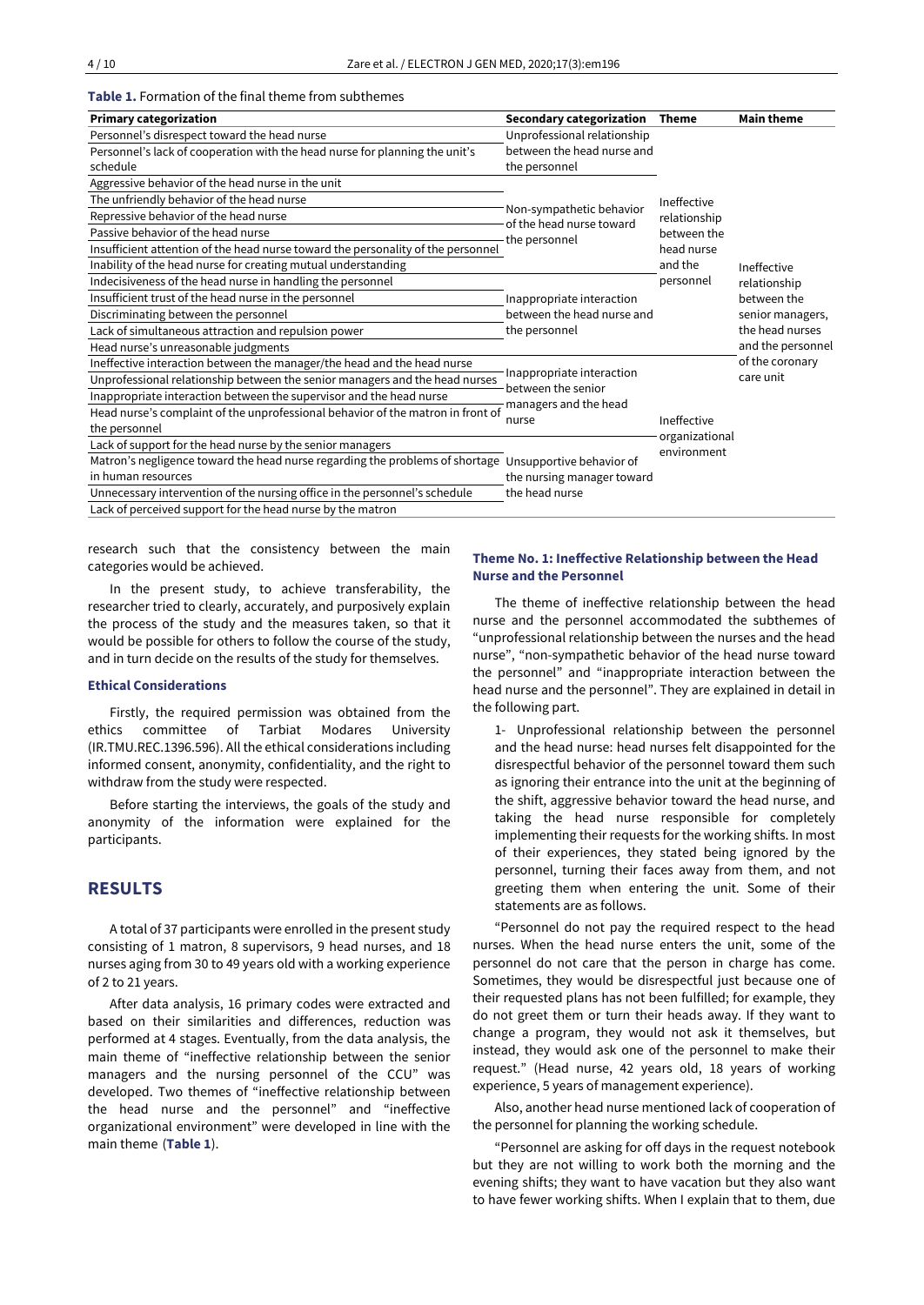to shortage in the personnel, I cannot do what they want, they would be upset and would not be cooperative." (Head nurse, 40 years old, 17 years of working experience, 8 years of management experience).

Regarding the aggressive behavior of the personnel, another head nurse stated: "when I entered the ward, one of the personnel shouted at me rudely and loudly and said that all the critical patients should be handled by her and I cannot take care of this patient." (Head nurse, 40 years old, 15 years of working experience, 5 years of management experience).

2- Non-sympathetic relationship between the head nurse and the personnel: Personnel of CCUs were dissatisfied with the unfriendly atmosphere of the ward and believed that it was caused by the aggressive and repressive behaviors of the head nurse. They mentioned issues such as not paying attention to the personality of the personnel, unfriendly behavior of the head nurse and sometimes, the passive behavior of the head nurse. Participant No. 5 stated that:

"The personnel are afraid of the head nurse because of his/her strictness, he/she is too serious. The unit environment is too heavy. Because of the strict behavior of the head nurse and his/her low forgiveness, the personnel try to criticize each other all the time and since there is no friendliness in the workplace, they would not forgive each other's errors… Our head nurse does not have a good behavior, if he/she gets upset of something, he/she would show a severe reaction immediately. He/she has a strict behavior." (Nurse, 36 years old, 12 years of working experience).

"When you go home after the night shift and want to rest, the head nurse would call and says that one of the tools is missing. In fact, he/she could have blamed me another time, while it is my working shift." (Nurse, 29 years old, 6 years of working experience).

3- Inappropriate interaction between the head nurse and the personnel: Supervisors mentioned the behavior of the head nurses toward the personnel in their experiences and in this regard stated that head nurses would not consider the ethical issues when interacting with the personnel, would discriminate between the personnel, would not be decisive when dealing with the personnel, and their judgment would not be based on reason and logic. One of the supervisors stated:

"One of the problems of the head nurses is that they would discriminate between the personnel and when they are told that their behavior is unfair, they would say this staff is cooperating with me. But this is wrong, and the mistakes of the personnel should be pointed." (Supervisor, 40 years old, 16 years of working experience, 8 years of management experience).

Concerning the method of head nurse's interaction with the personnel, another supervisor said: "In some of the wards, the head nurse has established an unprofessional relationship with the personnel and this has caused various problems but no efforts have been made to correct these problems. Examples are division of the personnel and issues related to caring for the patients. Since the head nurse has a very close relationship with the personnel in the ward, he/she cannot decisively remind them of their job and this is a serious problem." (Supervisor, 49 years old, 24 years of working experience, 15 years of management experience).

#### **Theme No 2: Ineffective Organizational Environment**

The theme of ineffective organizational environment includes the subthemes of "inappropriate interaction between the senior managers and the head nurse" and "unsupportive behavior of the nursing manager for the head nurse".

1- Inappropriate interaction between the senior managers and the head nurse: Considering the characteristics of the CCU which has a stressful environment, it is necessary that the senior managers and the head nurse establish a productive and supportive relationship. However, the participants mentioned the ineffective interaction between the manager/senior manager and the head nurse, as well as the unprofessional relationship and inappropriate interaction between the senior managers, including matrons and supervisors, and the head nurse. Regarding the behaviors of the chief of the hospital and the administrators toward the head nurses, one of them said:

"The manager and the chief have abandoned the system. They should be in contact with the wards and establish a relationship with them and should be friendly. The executive manager of the hospital who should visit the entire hospital routinely does not know the head nurse and is not in contact with the head nurses of the wards. The chief of the hospital should visit the wards and make direct connection with the head nurses." (Head nurses, 45 years old, 20 years of working experience, 9 years of management experience).

Also, concerning the inappropriate interactions of the supervisors with the head nurse, one of the participants said: "The supervisors have supreme executive powerin the hospital and believe that the head nurse is their subaltern." (Head nurse, 46 years old, 20 years of working experience, 11 years of management experience).

In this regard, one of the nurses said: "The supervisors do not respect us. Once, one of the supervisors asked me about a procedure and I did not have the information, he/she angrily reprimanded me in front of the patient. I was really upset with his/her behavior. He/she destroyed patient's trust in me." (Nurse, 3 years of working experience).

2- Unsupportive behavior of the nursing manager for the head nurse: Most of the head nurses had experiences of unsupportive behaviors of the chief, manager, nursing manager and supervisors in the form of unreasonable interventions and theirignorance toward the problems and issues of the head nurses. One of the head nurses mentioned: "Another problem is that the head nurse does not have executive power and the nurses do not count on us at all. For example, if the head nurse rejects the nurse's request, the matron or the supervisor would intervene to accomplish the nurse's request and would order the head nurse to accept their request. Some of the personnel have learned that if the head nurse does not accept their request, they could go to the matron and the matron would order the head nurse to accept their request about the program or give others permission to leave." (Head nurse, 38 years old, 15 years of working experience, 8 years of management experience).

Considering the unsupportiveness of matrons, another head nurse said: "One of my problems is that I think the matrons would not support us. Feeling unsupported in front of the authorities of the other wards has made me lose my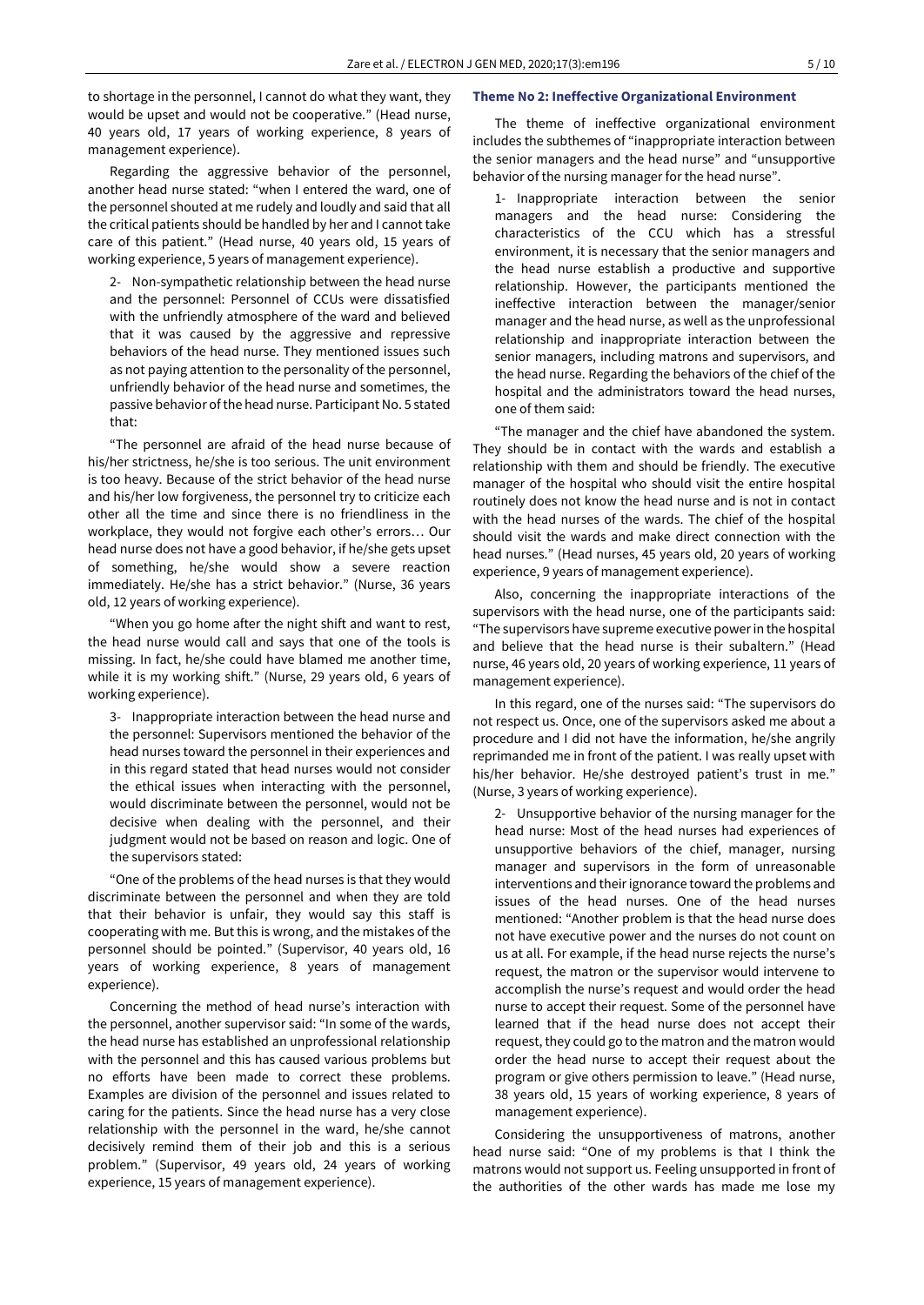motivation." (Head nurse, 45 years old, 20 years of working experience, 9 years of management experience).

On the other hand, some of the supervisors also mentioned the unreasonable interventions of the nursing managers and supervisors. One of the participants stated:" In this hospital, the personnel are overvalued and the personnel have learned to continuously complain about the head nurse. Then, the supervisor orthe matron would tell the head nurse to get along with the personnel. I believe that the supervisor is not fully aware of the ward's problems and the head nurse knows the ward better. This way, the head nurse would be forced to calmly speak to all the personnel so that they would not go to the nursing office for giving their complaints." (Supervisor, 44 years old, 20 years of working experience, 16 years of management experience).

## **DISCUSSION**

The results of the present study found interrelated themes or concepts which revealed the real perception of the personnel and nursing managers about relationships in CCUs. Considering the main theme of the present study "ineffective relationships between senior managers, head nurses and personnel of the CCU", the results of the present study indicated that no professional relationship exists between the different levels of nursing in CCUs and this is one of the important factors that could cause ineffective organizational environment in the CCU, dissatisfaction of the managers and nursing personnel for continuing their work in this environment, lack of a friendly environment, and lack of the sense of trust and reliability among different levels of nursing. So, considering that relationships at the workplace are considered a necessity from the organizational point of view, and many of the social, personal, and organizational problems could be caused by unprofessional relationships, it is necessary for the managers to spend sufficient time for establishing professional relationship with their personnel. Researchers have revealed that open relationship between the managers and the personnel would increase their efficiency and indicates organizational support of the sense of well-being and personnel value (38). Meanwhile, establishing professional relationship is a method for improving the commitment and stimulating the personnel for achieving the goals of the organization.

One of the themes achieved in the study was ineffective relationship between the head nurse and the personnel which had the subthemes of unprofessional relationship between the head nurse and the personnel, non-sympathetic behavior of the head nurse and the personnel, and inappropriate interaction between the head nurse and the personnel.

Regarding the subtheme of unprofessional relationship between the personnel and the head nurse, head nurses had complaints about the disrespects imposed on them by the personnel. Probably, heavy workload, difficult working conditions of the CCU, shortage in personnel, and disregarding allocation of the right proportion of the patients to the personnel could be some of the reasons that have affected the behavior of the personnel. Further, due to their physical and mental exhaustion, the personnel might not have enough time for establishing professional relationships.

In this regard, the study of Norouinia et al. (2015) which evaluated the viewpoints of nurses in Iran showed that heavy workload, shortage in nursing personnel, and insufficient time were the main important suggested barriers by the nurses (19). Furthermore, it is believed that professional communicational skill is required for establishing efficient relationships and lack of such skills could have negative effects on the nurses as well as the performance of their team (26,28). In this regard, the participants of a study indicated the importance of team work in providing care for patients, effective cooperation with each other, and their role in occupational and moral satisfaction. They also stated that team work is effective on the relationship between the team members (39).

Non-sympathetic behavior of the head nurse with the personnel was another subtheme of this study, which is one of the unprofessional behaviors observed in CCUs. It seems that the non-sympathetic behavior of the head nurse with the personnel has affected nurses' behaviors and has impacted the sense of cooperation and empathy in the nurses. In this regard, the study by Weigl (2016) indicated that nurses who have a heavy workload and are not supported by their managers suffer from more mental exhaustion and depression in comparison to other nurses (40). On the other hand, the study of Podsakoff (2009) focused on the supportive approach of the head nurse and revealed that nurses who were supported by the head nurse were more active regarding team works, respectfulness, and other behaviors that would lead to organizational effectiveness and improvement of the team spirits (41).

Since there is a relationship between managers' communicational behaviors and nurses' willingness to work, it must be noted that organizational problems and ambiguities such as communicational gaps, are the first reason for causing conflicts. Thus, it is better that the job description and the roles be determined and the communicational methods of the workplace be improved.

Another subtheme in the present study was "inappropriate interaction of the head nurse with the personnel" which indicated the ineffective interaction between the head nurse and the nursing personnel. In this regard, in CCUs, cases of head nurse's disability in resolving the existing conflicts, lack of trust in the personnel, and discriminating between the personnel have been observed. These factors have led to inappropriate interaction with the personnel. In this regard, a qualitative study by Hartung and Miller (2013) to discover the viewpoints of the nursing managers suggested relationships as one of the leadership roles based on the subcultures. Also, the results of the study showed that the skill of developing positive interaction between the managers and the nurses and ensuring establishing an effective relationship have a significant role in creating a healthy workplace (42). The results of the mentioned study have not been in line with the present study, as the head nurses were not able to establish an appropriate relationship with the personnel, which has caused dissatisfaction in the personnel. Providing a safe and comfortable environment would cause a sense of physical and mental comfort in the nurses. It would also facilitate communicational skills and would lead to establishment of effective relationships (19).

Also, the study of Cullen and Gordon (2014) stated that nursing managers are effective leaders and their communication skills would affect the organizational behaviors of the nursing team (26). Similarly, Vermeir (2018) reported that 68% of the nurses were satisfied with the communicational manner of the managers. Also, the results of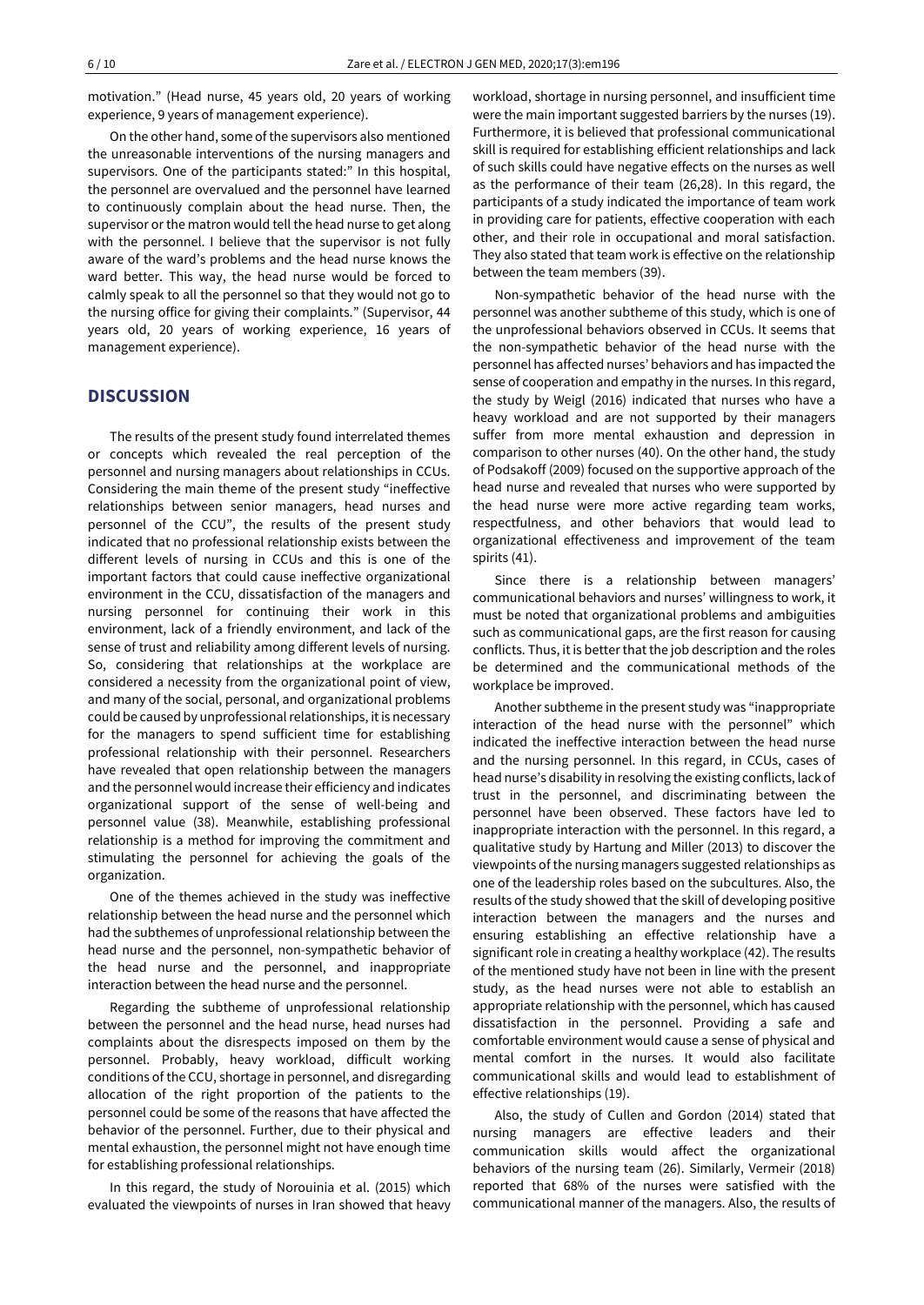a study revealed a relationship between communicational satisfaction of the personnel and job satisfaction and willingness to leave the workplace (20). So, it is necessary that the head nurses be justified about their roles so that they could establish an appropriate relationship with the personnel.

Ineffective organizational environment was another theme of the study which consisted of the subthemes of "inappropriate interaction between senior managers and the head nurse" and "unsupportive behavior of the nursing manger toward the head nurse".

The results of the study revealed that inappropriate interaction between senior managers and the head nurse is involved in causing ineffective organizational environment. It seems that issues such as making the decisions by the supervisors for the head nurses without respecting their opinion, the nursing managers ignoring the head nurses' requests, the supervisors pointing out the mistakes of the head nurses in front of the personnel, and not seeking head nurses' opinions in the time of personnel's complaints could be effective in this regard. The study of Harris et al. (2011) also showed that the quality of the managers' relationship with their employees, as a conditional variable, could affect their professional relationships. Also, the results of a study revealed that some of the supervisors had offensive behavior toward their employees (43).

According to the results of the present study, unsupportive behavior of the nursing managers was one of the unprofessional behaviors. Specifically, behaviors such as not assigning power and authority to the head nurses, unreasonable intervention of the supervisors in planning personnel's schedules, the authorities suppressing the head nurse due to lack of support for the head nurse from the nursing manager have been observed. Considering that management of the CCU is considered as the most important nursing task, supportive structure for the head nurse in professional performance could lead to adaptive creativity, improvement of the nursing for the patients, and positive organizational outcomes (44,45). On the other hand, in the study by Lee et al (2008), it was reported that the head nurses of the wards should feel powered and valued in their job and should have the organization's support so that they could support the nurses (46).

Further, the study of Dasgupta et al. (2013) showed that the style of professional relationships would reinforce the support for the personnel. So, being supported by the supervisors has increased the satisfaction of the personnel regarding the method of establishing the relationship. It has also strengthened the emotional bond with the managers and increased their trust in the organization (47).

Therefore, one of the important findings of the present has been clarifying the fact that working in hard conditions and the necessity of providing specialized care for patients with critical conditions, shortage in the nursing personnel, increased working shifts, insufficient amount of time for establishing professional relationships, lack of welfare facilities, unprofessional behaviors of the physicians and physicianoriented environment of the hospitals have caused tension and dissatisfaction between the personnel and nursing manager. All of these factors together have lowered the level of patience in the nurses of CCUs and have disrupted establishment of professional behaviors. So, it is necessary to find the main roots of the unprofessional behaviors to provide the ground for improving the performance of the nursing personnel and managers.

On the other hand, the results of the preset study suggested that lack of practical knowledge at different levels of nursing regarding communicational skills and lack of appropriate behavioral model in CCUs have caused unprofessional behaviors. Therefore, nursing personnel and managers should gain the necessary competencies regarding communication skills and their competency should be evaluated.

So, according to the results of the present study, it seems that there is an unprofessional relationship between the nursing personnel and managers. Therefore, considering that establishing professional relationships is a necessary principle for providing nursing care and as one of the most important causes of anxiety in the nursing profession is lack of a good working relationship with their colleagues, determining the barriers to establish effective relationships between the nurses could help develop more effective interventions and programs for resolving the barriers and facilitating the communications. Further, by executing communicational skills development programs, the level of communicational skills would be improved in the nurses (48-51).

## **CONCLUSION**

The results of the present study provided a clear image of the perceptions and experiences of the participating nurses about the relationships that exist between different levels of nursing profession. The main theme of the study was "ineffective relationship between senior managers, supervisors and head nurses" which contained the subthemes of "ineffective relationship between the head nurse and the personnel" and "ineffective organizational environment". Taking nurses' opinion into account and understanding their relationships from different aspects could offer valuable data for decreasing and resolving the existing problems. The outcomes of ineffective relationships in the unit have affected all the levels of nursing including nurses, nursing managers, other medical professions, and the patients. It has caused dissatisfaction, occupational burnout, non-sympathetic behaviors, lack of cooperation between the nurses, unsupportive behaviors, and lack of organizational commitment. So, improvement of professional relationships at different levels of nursing should be considered seriously.

# **STUDY LIMITATIONS**

This study was limited to a group of specialized nurses in one specific place and it could not be generalized to other groups and other places. Other studies about the perception of nurses on relationships in other wards and with other medical professions are required. No specific limitation existed for conducting the present study.

# **RELEVANCE TO CLINICAL PRACTICE**

The main theme achieved from the results of the present study, "ineffective relationship between senior managers, head nurses and nurses", indicated the existence of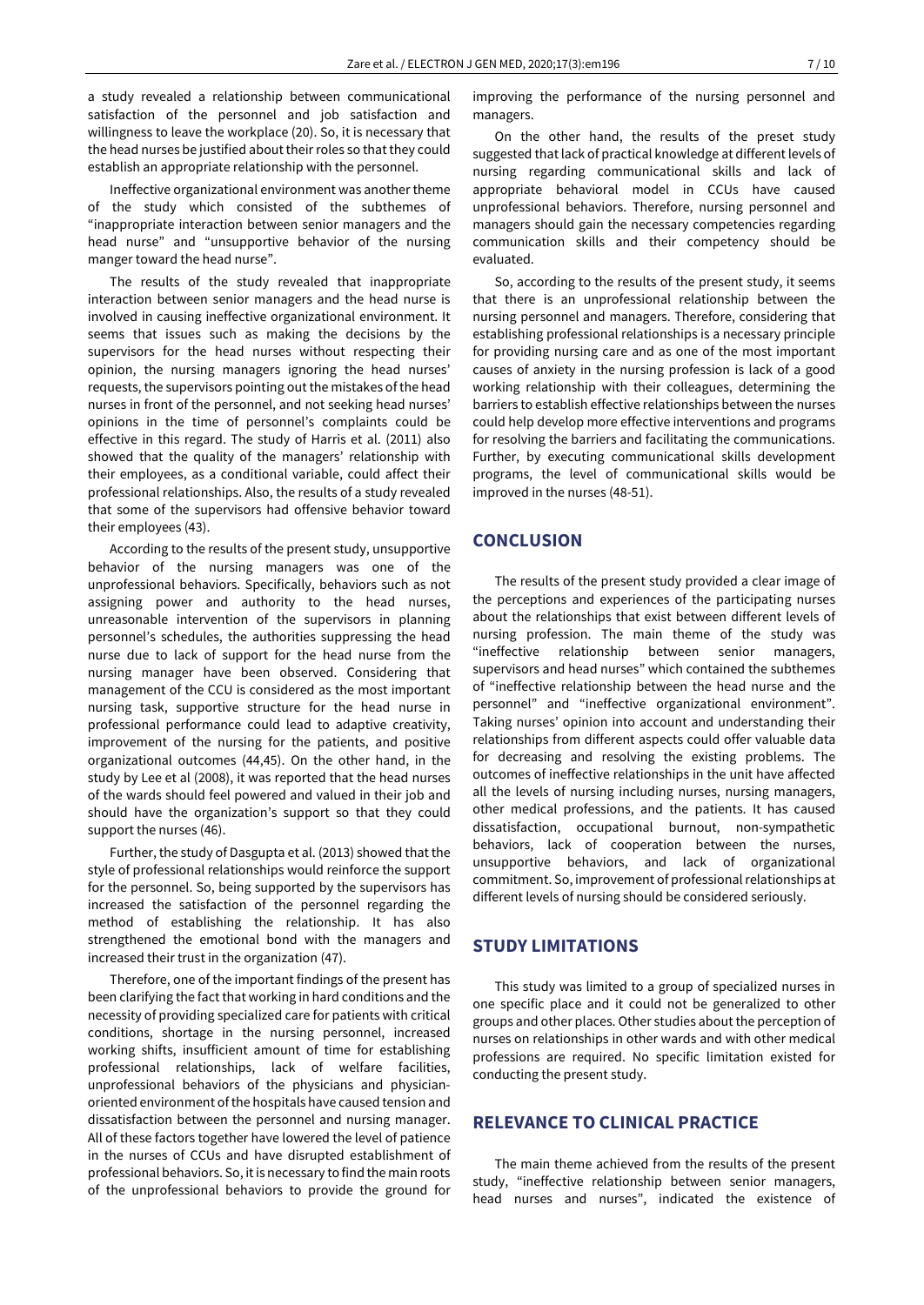unprofessional relationship between different levels of nursing profession and the nurses. Indeed, due to their heavy workload and the effect of their critically ill patients on their physical and mental condition, they did not have a positive perception of establishing professional relationships in the CCU. So, considering that patients in CCU have a critical condition and require specialized care, establishing professional relationship between different levels of nursing profession and other medical professions has a key role in providing proper care for the patients and preventing medical errors and harms to the patients. It is necessary for the nurses to improve their communicational skills to improve the quality of the care provided for the patients; meanwhile, nursing managers, using communicational skills, could also have an important role in improving the professional relationships.

# **ACKNOWLEDGEMENTS**

The present study was adopted from a PhD thesis that was financially supported by the Research Administration of the Faculty of Medicine of Tarbiat Modares University, Tehran, Iran. The authors would like to thank all the nurses who participated in the present study despite their busy schedule.

#### **Conflict of Interest**

The authors declare that they have no conflict of Interest.

#### **Funding Information**

Research Administration of Tarbiat Modares University, Tehran, Iran.

# **REFERENCES**

- 1. Driscoll A. Coronary care units continue to be effective at improving patient outcomes. Australian Critical Care. 2012;25:143-6. <https://doi.org/10.1016/j.aucc.2011.11.001> PMid:22366085
- 2. Drews FA. Human factors in critical care medical environments. Reviews of human factors and ergonomics. 2013;8:103-48. <https://doi.org/10.1177/1557234X13493250>
- 3. Burston AS, Tuckett AG. Moral distress in nursing: contributing factors, outcomes and interventions. Nursing ethics. 2013;20:312-24. [https://doi.org/10.1177/](https://doi.org/10.1177/0969733012462049) [0969733012462049](https://doi.org/10.1177/0969733012462049) PMid:23275458
- 4. Slatore CG, Hansen L, Ganzini L, et al. Communication by nurses in the intensive care unit: qualitative analysis of domains of patient-centered care. American Journal of Critical Care. 2012;21:410-8. [https://doi.org/10.4037/](https://doi.org/10.4037/ajcc2012124) [ajcc2012124](https://doi.org/10.4037/ajcc2012124) PMid:23117904 PMCid:PMC3992836
- 5. Wujtewicz M, Wujtewicz MA, Owczuk R. Conflicts in the intensive care unit. Anaesthesiology intensive therapy. 2015;47:360-2. <https://doi.org/10.5603/AIT.2015.0055> PMid:26401743
- 6. Chase LK. Are you confidently competent? Nursing management. 2012;43:50-3. [https://doi.org/10.1097/](https://doi.org/10.1097/01.NUMA.0000413646.50095.e4) [01.NUMA.0000413646.50095.e4](https://doi.org/10.1097/01.NUMA.0000413646.50095.e4) PMid:22531778
- 7. Lu H, Barriball KL, Zhang X, While AE. Job satisfaction among hospital nurses revisited: a systematic review. International journal of nursing studies. 2012;49:1017-38. <https://doi.org/10.1016/j.ijnurstu.2011.11.009> PMid:22189097
- 8. Kunie K, Kawakami N, Shimazu A, Yonekura Y, Miyamoto Y. The relationship between work engagement and psychological distress of hospital nurses and the perceived communication behaviors of their nurse managers: A crosssectional survey. International journal of nursing studies. 2017;71:115-24. [https://doi.org/10.1016/j.ijnurstu.2017.03.](https://doi.org/10.1016/j.ijnurstu.2017.03.011) [011](https://doi.org/10.1016/j.ijnurstu.2017.03.011) PMid:28391107
- 9. Ulrich BT, Lavandero R, Hart KA, Woods D, Leggett J, Taylor D. Critical care nurses' work environments: a baseline status report. Critical Care Nurse. 2006;26:46-57.
- 10. Wang Y-Y, Wan Q-Q, Lin F, Zhou W-J, Shang S-M. Interventions to improve communication between nurses and physicians in the intensive care unit: An integrative literature review. International journal of nursing sciences. 2018;5:81-8. <https://doi.org/10.1016/j.ijnss.2017.09.007> PMid:31406806 PMCid:PMC6626231
- 11. André B, Nøst TH, Frigstad SA, Sjøvold E. Differences in communication within the nursing group and with members of other professions at a hospital unit. Journal of clinical nursing. 2017;26:956-63. [https://doi.org/10.1111/](https://doi.org/10.1111/jocn.13410) [jocn.13410](https://doi.org/10.1111/jocn.13410) PMid:27240269
- 12. Rabøl LI, Andersen ML, Østergaard D, Bjørn B, Lilja B, Mogensen T. Descriptions of verbal communication errors between staff. An analysis of 84 root cause analysis-reports from Danish hospitals. BMJ quality & safety. 2011:qshc. 2010.040238. <https://doi.org/10.1136/bmjqs.2010.040238> PMid:21209139
- 13. Rose L. Interprofessional collaboration in the ICU: how to define? Nursing in critical care. 2011;16:5-10. <https://doi.org/10.1111/j.1478-5153.2010.00398.x> PMid:21199549
- 14. Blake N, Leach LS, Robbins W, Pike N, Needleman J. Healthy work environments and staff nurse retention: The relationship between communication, collaboration, and leadership in the pediatric intensive care unit. Nursing Administration Quarterly. 2013;37:356-70. [https://doi.org/](https://doi.org/10.1097/NAQ.0b013e3182a2fa47) [10.1097/NAQ.0b013e3182a2fa47](https://doi.org/10.1097/NAQ.0b013e3182a2fa47) PMid:24022290
- 15. Adams AMN, Chamberlain D, Giles TM. The perceived and experienced role of the nurse unit manager in supporting the wellbeing of intensive care unit nurses: An integrative literature review. Australian Critical Care. 2018. <https://doi.org/10.1016/j.aucc.2018.11.012>
- 16. Fassier T, Azoulay E. Conflicts and communication gaps in the intensive care unit. Current opinion in critical care. 2010;16:654-65. [https://doi.org/10.1097/MCC.0b013e3283](https://doi.org/10.1097/MCC.0b013e32834044f0) [4044f0](https://doi.org/10.1097/MCC.0b013e32834044f0) PMid:20930623
- 17. Driscoll A, Currey J, Allen JA, George M, Davidson PM. New cardiac models of care reduce patient access to specialist nurses: A Victorian cross-sectional pilot study. Australian Critical Care. 2014;27:17-27. [https://doi.org/10.1016/](https://doi.org/10.1016/j.aucc.2013.07.002) [j.aucc.2013.07.002](https://doi.org/10.1016/j.aucc.2013.07.002) PMid:23932228
- 18. Kelly DM, Kutney-Lee A, McHugh MD, Sloane DM, Aiken LH. Impact of critical care nursing on 30-day mortality of mechanically ventilated older adults. Critical care medicine. 2014;42:1089. [https://doi.org/10.1097/CCM.0000](https://doi.org/10.1097/CCM.0000000000000127) [000000000127](https://doi.org/10.1097/CCM.0000000000000127) PMid:24368346 PMCid:PMC3993087
- 19. Norouzinia R, Aghabarari M, Shiri M, Karimi M, Samami E. Communication barriers perceived by nurses and patients. Global journal of health science. 2016;8:65. [https://doi.org/](https://doi.org/10.5539/gjhs.v8n6p65) [10.5539/gjhs.v8n6p65](https://doi.org/10.5539/gjhs.v8n6p65) PMid:26755475 PMCid:PMC4954910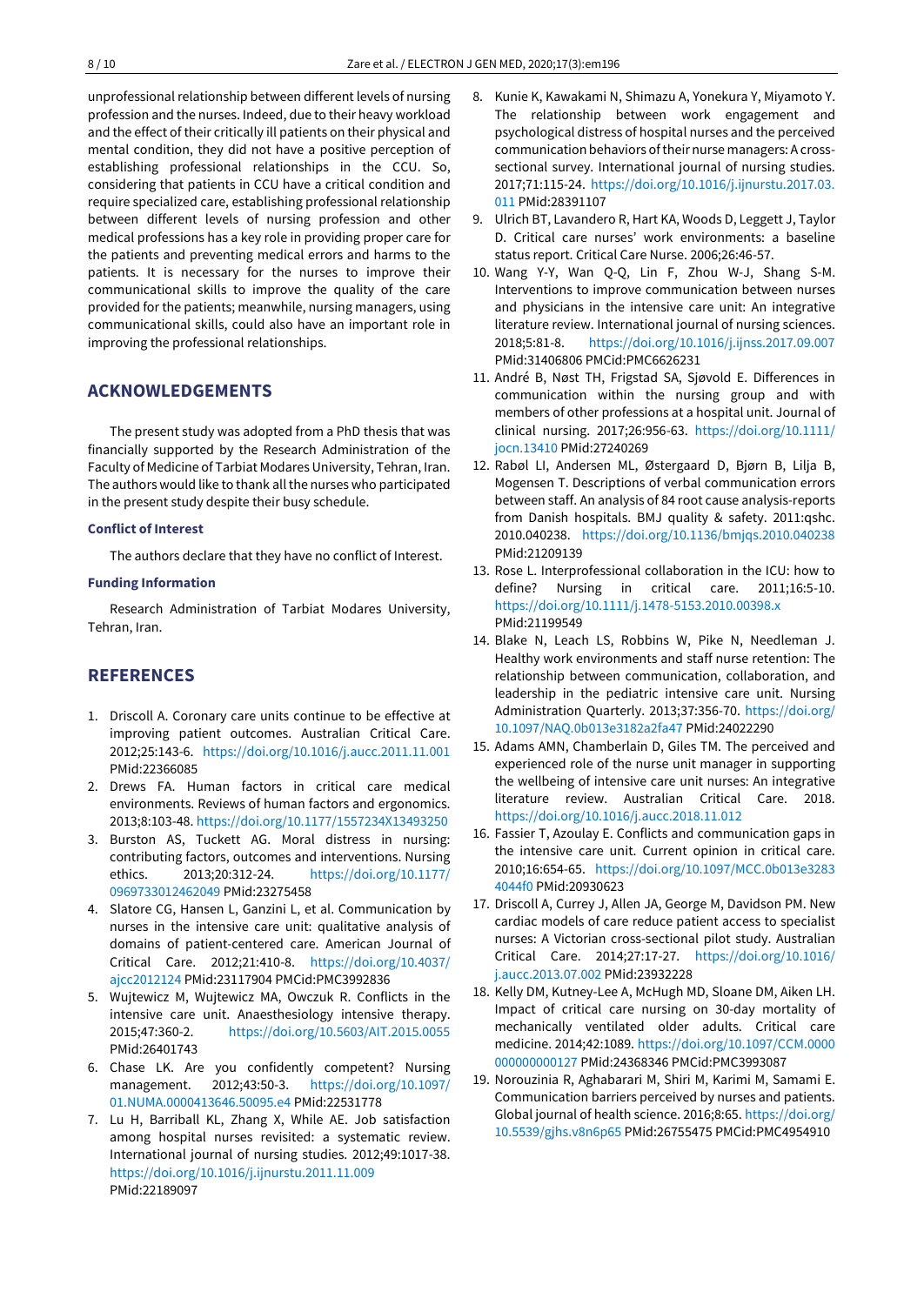- 20. Vermeir P, Blot S, Degroote S, et al. Communication satisfaction and job satisfaction among critical care nurses and their impact on burnout and intention to leave: A questionnaire study. Intensive and Critical Care Nursing. 2018;48:21-7. <https://doi.org/10.1016/j.iccn.2018.07.001> PMid:30033213
- 21. Bartlett G, Blais R, Tamblyn R, Clermont RJ, MacGibbon B. Impact of patient communication problems on the risk of preventable adverse events in acute care settings. Cmaj. 2008;178:1555-62. <https://doi.org/10.1503/cmaj.070690> PMid:18519903 PMCid:PMC2396356
- 22. Sherman R, Pross E. Growing future nurse leaders to build and sustain healthy work environments at the unit level. OJIN: The Online Journal of Issues in Nursing. 2010;15:1-11.
- 23. Spano-Szekely L, Griffin MTQ, Clavelle J, Fitzpatrick JJ. Emotional intelligence and transformational leadership in nurse managers. Journal of Nursing Administration. 2016;46:101-8. [https://doi.org/10.1097/NNA.000000000000](https://doi.org/10.1097/NNA.0000000000000303) [0303](https://doi.org/10.1097/NNA.0000000000000303) PMid:26796823
- 24. Mullarkey M, Duffy A, Timmins F. Trust between nursing management and staff in critical care: a literature review. Nursing in Critical Care. 2011;16:85-91. [https://doi.org/](https://doi.org/10.1111/j.1478-5153.2010.00404.x) [10.1111/j.1478-5153.2010.00404.x](https://doi.org/10.1111/j.1478-5153.2010.00404.x) PMid:21299761
- 25. Mahon MM, Nicotera AM. Nursing and conflict communication: avoidance as preferred strategy. Nursing Administration Quarterly. 2011;35:152-63. [https://doi.org/](https://doi.org/10.1097/NAQ.0b013e31820f47d5) [10.1097/NAQ.0b013e31820f47d5](https://doi.org/10.1097/NAQ.0b013e31820f47d5) PMid:21403489
- 26. Cullen CB, Gordon PA. The relationship between leadership and communication skills of nurse managers and the organizational citizenship behaviors of medical-surgical nurses and nursing assistants. Management and Organizational Studies. 2014;1:23. [https://doi.org/10.5430/](https://doi.org/10.5430/mos.v1n2p23) [mos.v1n2p23](https://doi.org/10.5430/mos.v1n2p23)
- 27. Manser T. Teamwork and patient safety in dynamic domains of healthcare: a review of the literature. Acta Anaesthesiologica Scandinavica. 2009;53:143-51. <https://doi.org/10.1111/j.1399-6576.2008.01717.x> PMid:19032571
- 28. Vermeir P, et al. Communication in healthcare: a narrative review of the literature and practical recommendations. International journal of clinical practice. 2015;69:1257-67. <https://doi.org/10.1111/ijcp.12686> PMid:26147310
- 29. Laschinger HKS. Impact of workplace mistreatment on patient safety risk and nurse-assessed patient outcomes. Journal of Nursing Administration. 2014;44:284-90. <https://doi.org/10.1097/NNA.0000000000000068> PMid:24759201
- 30. Skehan J. Why do we still eat our young?: Strategies and interventions to decrease workplace bullying. Professional case management. 2014;19:196-9. [https://doi.org/10.1097/](https://doi.org/10.1097/NCM.0000000000000047) [NCM.0000000000000047](https://doi.org/10.1097/NCM.0000000000000047) PMid:24871440
- 31. Longo J. Bullying and the older nurse. Journal of nursing management. 2013;21:950-5. [https://doi.org/10.1111/](https://doi.org/10.1111/jonm.12173) [jonm.12173](https://doi.org/10.1111/jonm.12173) PMid:24053178
- 32. Rosenstein AH, O'Daniel M. A survey of the impact of disruptive behaviors and communication defects on patient safety. Joint Commission Journal on Quality and Patient Safety. 2008;34:464-71. [https://doi.org/10.1016](https://doi.org/10.1016/S1553-7250(08)34058-6) [/S1553-7250\(08\)34058-6](https://doi.org/10.1016/S1553-7250(08)34058-6)
- 33. Evans J, Bell JL, Sweeney AE, Morgan JI, Kelly HM. Confidence in critical care nursing. Nursing Science Quarterly. 2010;23:334-40. [https://doi.org/10.1177/](https://doi.org/10.1177/0894318410380253) [0894318410380253](https://doi.org/10.1177/0894318410380253) PMid:20871006
- 34. Anoosheh M, Zarkhah S, Faghihzadeh S, Vaismoradi M. Nurse–patient communication barriers in Iranian nursing. International nursing review. 2009;56:243-9. [https://doi.org](https://doi.org/10.1111/j.1466-7657.2008.00697.x) [/10.1111/j.1466-7657.2008.00697.x](https://doi.org/10.1111/j.1466-7657.2008.00697.x) PMid:19646175
- 35. Skarbek AJ, Johnson S, Dawson CM. A phenomenological study of nurse manager interventions related to workplace bullying. Journal of nursing administration. 2015;45:492-7. <https://doi.org/10.1097/NNA.0000000000000240> PMid:26425973
- 36. Vaismoradi M, Turunen H, Bondas T. Content analysis and thematic analysis: Implications for conducting a qualitative descriptive study. Nursing & health sciences. 2013;15:398- 405. <https://doi.org/10.1111/nhs.12048> PMid:23480423
- 37. Guba EG, Lincoln YS. Naturalistic inquiry. Sage, 1985. [https://doi.org/10.1016/0147-1767\(85\)90062-8](https://doi.org/10.1016/0147-1767(85)90062-8)
- 38. Neves P, Eisenberger R. Management communication and employee performance: The contribution of perceived organizational support. Human Performance. 2012;25:452- 64. <https://doi.org/10.1080/08959285.2012.721834>
- 39. Parizad N, et al. Nurses' experiences of unprofessional behaviors in the emergency department: A qualitative study. Nursing & health sciences. 2018;20:54-9. <https://doi.org/10.1111/nhs.12386> PMid:29154396
- 40. Weigl M, Stab N, Herms I, Angerer P, Hacker W, Glaser J. The associations of supervisor support and work overload with burnout and depression: a cross - sectional study in two nursing settings. J. of advanced nursing. 2016;72:1774-88. <https://doi.org/10.1111/jan.12948> PMid:26940820
- 41. Podsakoff NP, Whiting SW, Podsakoff PM, Blume BD. Individual-and organizational-level consequences of organizational citizenship behaviors: A meta-analysis. Journal of applied Psychology. 2009;94:122. <https://doi.org/10.1037/a0013079> PMid:19186900
- 42. Hartung SQ, Miller M. Communication and the healthy work environment: Nurse managers' perceptions. Journal of Nursing Administration. 2013;43:266-73. [https://doi.org/](https://doi.org/10.1097/NNA.0b013e31828eeb3c) [10.1097/NNA.0b013e31828eeb3c](https://doi.org/10.1097/NNA.0b013e31828eeb3c) PMid:23615368
- 43. Harris KJ, Harvey P, Kacmar KM. Abusive supervisory reactions to coworker relationship conflict. The Leadership Quarterly. 2011;22:1010-23. [https://doi.org/10.1016/](https://doi.org/10.1016/j.leaqua.2011.07.020) [j.leaqua.2011.07.020](https://doi.org/10.1016/j.leaqua.2011.07.020)
- 44. Kirwan M, Matthews A, Scott PA. The impact of the work environment of nurses on patient safety outcomes: a multilevel modelling approach. International journal of nursing studies. 2013;50:253-63. [https://doi.org/10.1016/](https://doi.org/10.1016/j.ijnurstu.2012.08.020) [j.ijnurstu.2012.08.020](https://doi.org/10.1016/j.ijnurstu.2012.08.020) PMid:23116681
- 45. Li B, Bruyneel L, Sermeus W, et al. Group-level impact of work environment dimensions on burnout experiences among nurses: a multivariate multilevel probit model. International Journal of Nursing Studies. 2013;50:281-91. <https://doi.org/10.1016/j.ijnurstu.2012.07.001> PMid:22831971
- 46. LeeH, Cummings GG. Factors influencing job satisfaction of front line nurse managers: a systematic review. Journal of nursing management. 2008;16:768-83. [https://doi.org/](https://doi.org/10.1111/j.1365-2834.2008.00879.x) [10.1111/j.1365-2834.2008.00879.x](https://doi.org/10.1111/j.1365-2834.2008.00879.x) PMid:19017239
- 47. Dasgupta S, Suar D, Singh S. Managerial communication practices and employees' attitudes and behaviours: A qualitative study. Corporate Communications: An International Journal. 2014;19:287-302. [https://doi.org/](https://doi.org/10.1108/CCIJ-04-2013-0023) [10.1108/CCIJ-04-2013-0023](https://doi.org/10.1108/CCIJ-04-2013-0023)
- 48. Yüceer S. Nursing approaches in the postoperative pain management. J Clin Exp Invest. 2011;2(4):474-8. <https://doi.org/10.5799/ahinjs.01.2011.04.0100>